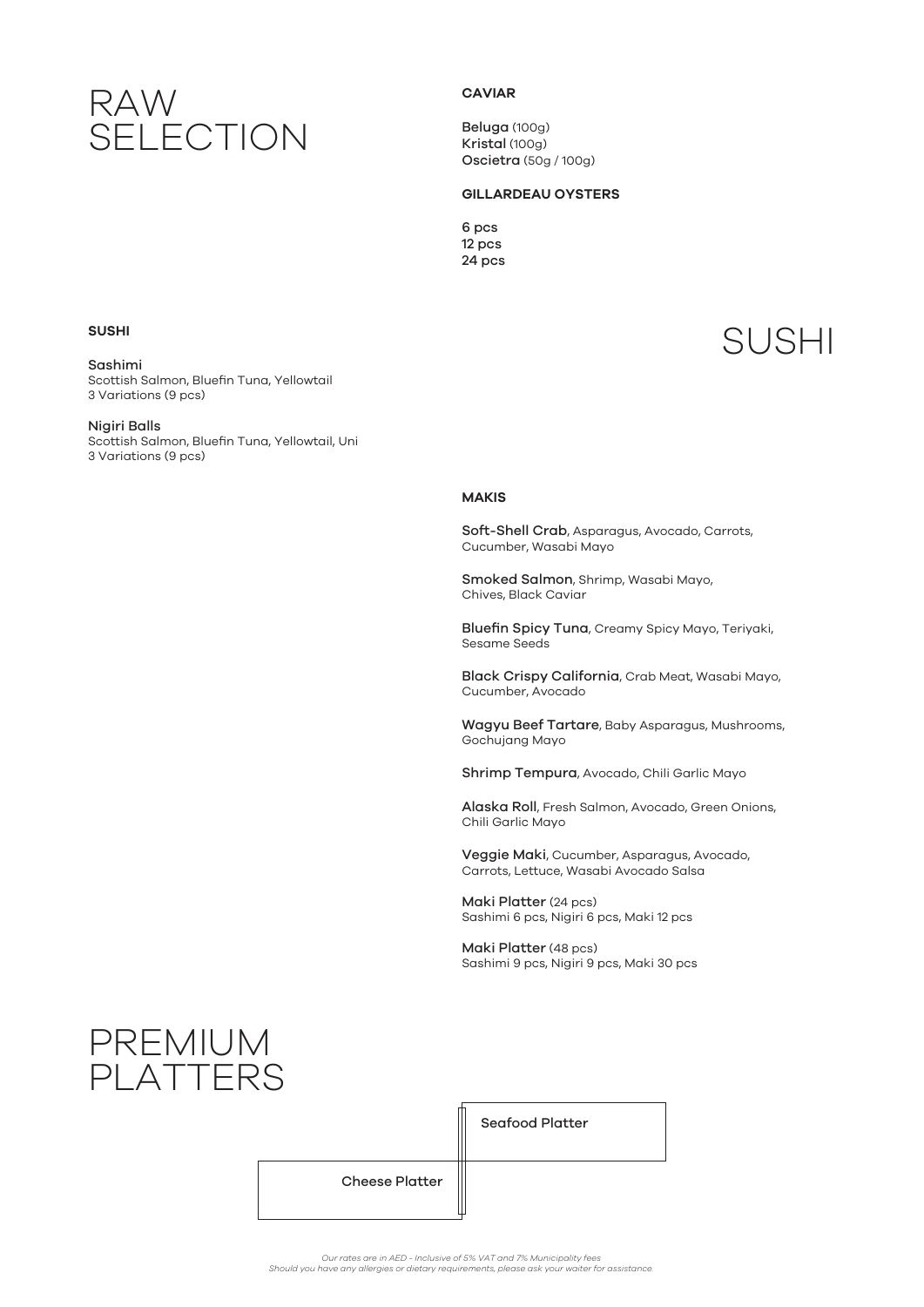### **COLD STARTERS**

Mini Crab Tacos, King Crab, Nori Rice Taco Shell, Wasabi Mayo, Lime

Burrata (125g), Beef Tomato, Pesto Sauce, Balsamic Pearls

Mini Salmon Tacos, Scottish Salmon, Nori Rice Taco Shell, Kimchi, Teriyaki Sauce

Wagyu Beef Carpaccio, Crispy Parmesan, Baby Rocca, Olive Oil, Creamy Balsamic

Octopus Carpaccio, Citrus Dressing

Seabass Ceviche, Physalis Leche De Tigre, Coriander, Chili, Cucumber

Shrimp Ceviche, Aji Rocoto, Sweet Potato, Red Onion, Mango

Veggie Summer Roll, Cucumber, Carrots, Rice Noodles, Avocado, Ponzu

Special Tartare, Avocado Wasabi, Salmon, Tuna, Ponzu Glaze

### NIBBLES & STARTERS

#### **HOT STARTERS**

Salty Edamame, Maldon Salt

Spicy Edamame, Gochujang Glaze

Cheese Potato Puff Creamy Feta Truffle, Fresh Truffle

Wagyu Slider, Tomato Jam, Aged Cheddar Cheese, Roasted Aioli Mayo

Vegan Burger, Vegan Mayo and Cheese, Tomato Jam

Crispy Chicken Dynamite Sauce, Sweet Chili Sauce

Glazed Wagyu Beef (Grade 8-9) (120gr/portion) Honey Glazed Sauce

Fried Calamari, Herb Greek Yogurt Sauce

Chicken Anticuchos, Aji Amarillo Marinade

Rock Shrimp, Spicy Creamy Sauce

Wagyu Beef Gyoza, Foie Gras

Spinach Pie, Tzatziki Dip

# SALADS

**Burrata** (500g), Heirloom Tomato, Peach, Black Olives, Green Oil, Broccolini, Basil Onion Pickles **King Crab**, Grapefruit, Avocado, Roasted Almonds, Coriander, Soy Lemon Sauce **Goat Cheese**, Balsamic Mayo Sauce, Brick Sheet, Chicory Red, Caramelized Almonds **White Salad**, Mix Green, Gluten Free Sauce, Dry Mango, Pomegranate **Greek**, Feta cheese, Heirloom Cherry Tomatoes, Cucumber, Olives, Capers **Shrimp Soba Noodles**, Carrots, Cabbage, Baby Rocca, Honey Ginger Soy Sauce **Smoked Salmon**, Arugula, Fennel, Mustard Lemon Oil **Grilled Artichoke**, Mache, Crispy Parmesan, Vinaigrette Dressing

**Quinoa Kale**, Almonds, Mix Herbs, Feta cheese, Mustard Lemon Oil